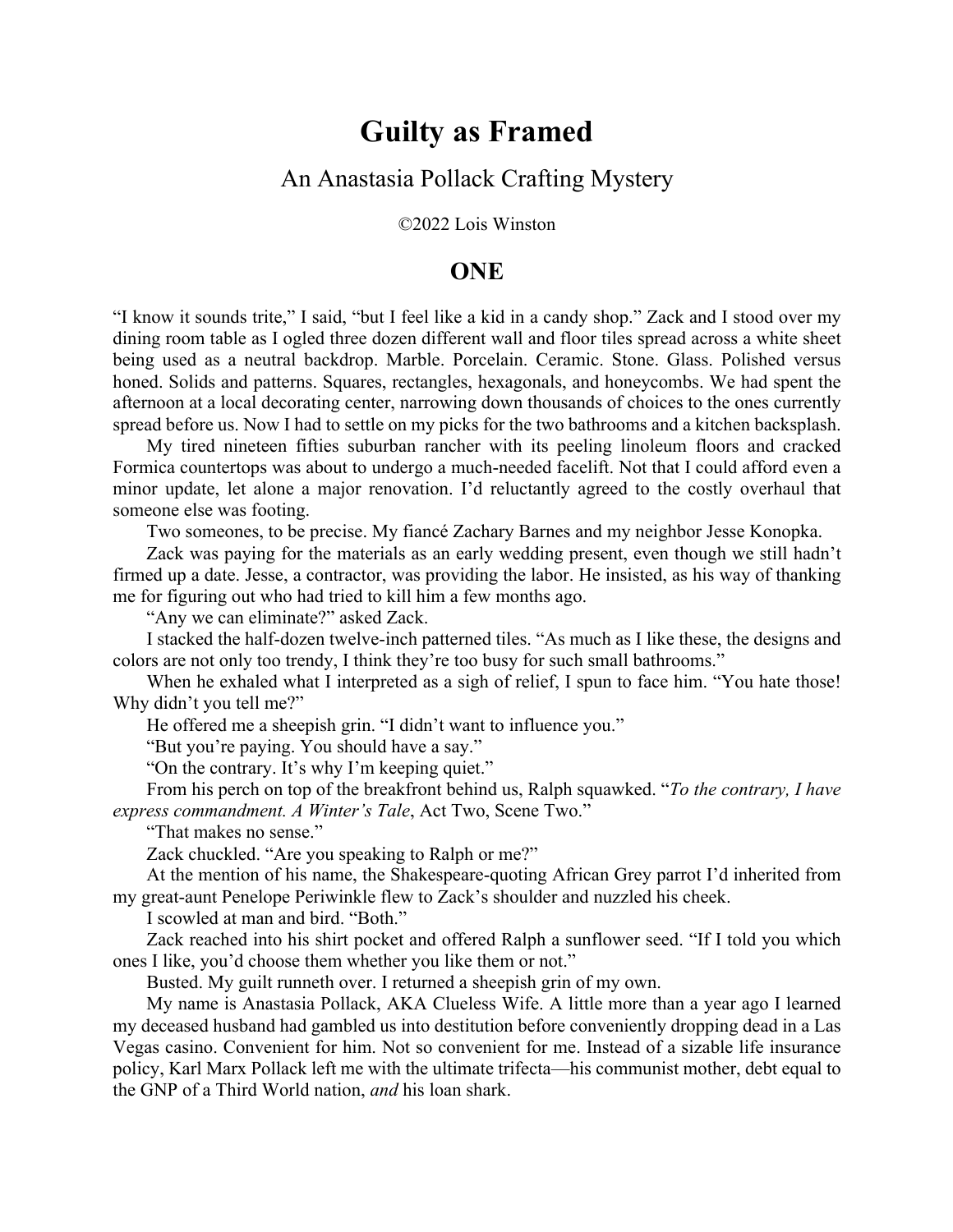If I allowed him, Zack would wipe out my debt and move us to a new home. I won't let him. My Karl-induced debt is my problem, not his.

Maybe that's why I'm having such difficulty choosing tiles.

But at that moment the doorbell rang, postponing any further conversation on decisionmaking. I strode from the dining room, through the living room, to the foyer. I swung open the front door and came face-to-face with an elderly man dressed in a moth-holed topcoat and wellworn dark brown old-fashioned fedora. Deep wrinkles crisscrossed a sallow complexion in need of a razor. At the sight of me, a puzzled expression settled across his face.

"May I help you?"

He spoke around an unlit cigar stub clenched in the corner of his mouth. "I'm looking for Johnnie D."

"You have the wrong house."

"I don't think so."

"No one by that name lives here."

He stared over my shoulder into the hallway and shook his head. "No, this is definitely the house where Johnnie D. lives." Then he turned his attention back to me. "He's got something of mine. I've come to collect it."

"Look," I said, moving to close the door on him, "I don't know any Johnnie D. If he lived here at one time, he's long gone."

He grabbed the door and started to push his way inside. His strength belied his advanced age. Zack came up behind me and grabbed the door to prevent the man from entering. In a forceful tone he asked, "Do I need to call the police?"

Ralph flew off Zack's shoulder, emitted a menacing squawk, and transitioned from mildmannered pet to protective predator. The guy's eyes grew wide with fear. He dropped his hand and backed away from the entrance. "That won't be necessary." Then he spun around and made a hasty retreat toward a late model black SUV idling in front of my house. After he jumped into the rear passenger seat, the car sped away. Zack waited until the vehicle had turned the corner before closing the front door.

"What was that all about?"

"Beats me," I said.

"Any chance he was looking for Karl?"

I shuddered. Had Karl used multiple aliases to borrow money from more than one loan shark? How many more of these cockroaches would eventually show up at my door? "I hope not, but from my limited experience with loan sharks, they want their money yesterday. They don't wait a year or more to collect."

Zack nodded. "Valid point. There's another possibility."

"Such as?"

"Someone named Johnnie D. may have lived here decades ago. If this guy suffers from dementia, he might think he's still in the twentieth century."

"Someone else was behind the wheel of that car."

Zack pulled out his phone. "Could be an Uber."

"Uber didn't exist in the twentieth century."

He shrugged. "Time isn't linear for people suffering from dementia."

"Who are you calling?"

"Spader. If the guy has dementia, someone is probably looking for him."

"Spader works homicide."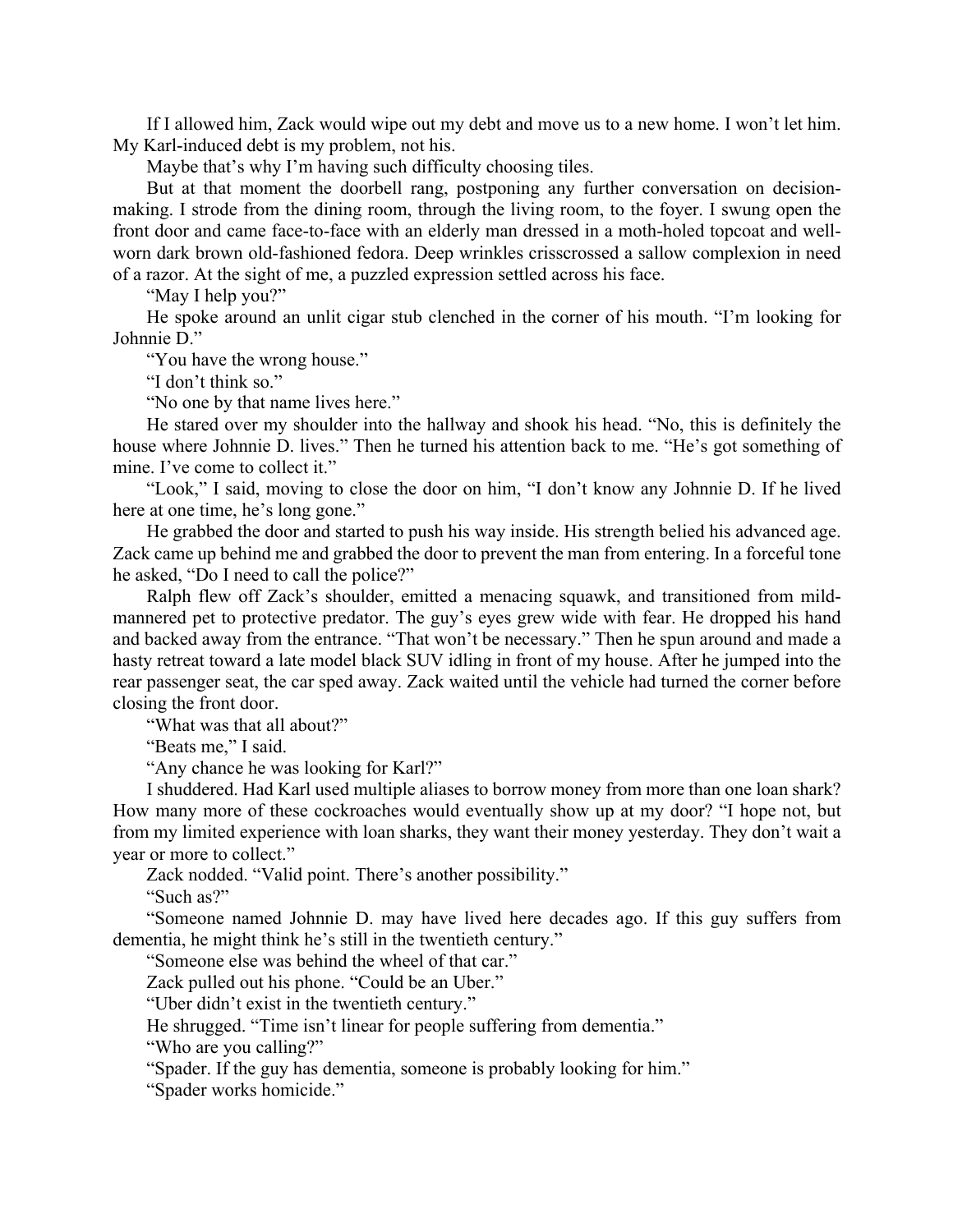"I'm aware of that, but after your latest escapade, he asked me to notify him whenever anything odd occurs. That guy showing up strikes me as odd."

"*Whenever?* Not *if?*"

He quirked an eyebrow. "You do have a track record."

"It's not like I go around searching out dead bodies."

"And yet you keep finding them."

"That guy isn't dead."

"But you can't argue that his showing up here wasn't odd."

"Extremely. Call Spader. I'm going back to mulling over tile."

A few minutes later Zack rejoined me in the dining room. "There are no open Silver Alerts anywhere in the tri-state area, but Spader said that could just mean no one has reported the guy missing yet. He asked me to send him a photo from our security camera in case an alert comes in."

He wrapped his arm around my shoulders. "Now it's time to make a commitment."

I smiled and pointed to my engagement ring. "I already did."

"To tile."

I grabbed three samples off the table. "I think we should go classic. Carrera. Basketweave for the bathroom floors. Subway tiles for the showers. Herringbone for the kitchen backsplash."

He squeezed my shoulders. "See, that wasn't so hard, was it?"

"You really like them?"

He grinned. "You know me, I'm a classic kind of guy."

I gave him a once-over. "Indeed, you are." Classic good looks, definitely. After all, the guy's DNA had emerged from the same primordial pool as that of Pierce Brosnan, Antonio Banderas, and George Clooney.

Still, *classic* was not the first adjective to spring to my mind in describing photojournalist Zachary Barnes, unless perhaps classic referred to classic spy, completely secretive regarding a side gig he swears is a figment of my overactive imagination. But I bit my tongue. No matter how much I suspected Zack also worked for one of the D.C. alphabet agencies, he'd only deny it, as he had on numerous occasions. This was a can of slimy wrigglers best left unopened. At least for now. I offered him a smile accompanied by a nod.

As we prepared to sit down for dinner later that evening, the doorbell rang once again. "I'll get it," said Alex.

 $\sim^* \sim$ 

I stopped him. "Let Zack."

He glanced from me to Zack, then exchanged an odd look with his brother before shrugging. "Sure. Go for it."

"I'll explain later," I whispered as my mother-in-law lumbered into the dining room, scowling as she passed Zack.

"Got it," said Alex. He shot a quick side-eye toward his grandmother, then placed the garlic bread on the dining room table. Nick followed with the green beans as I settled the lasagna onto a trivet.

A moment later Zack returned with Detective Samuel Spader in tow. "Didn't mean to interrupt your dinner," he said, eyeing the spread on the table.

"Would you like to join us, Detective?" Knowing Spader, if he didn't accept, he'd most likely grab a fast-food burger for dinner. He'd never said one way or the other, but I suspected there was no Mrs. Spader or potential Mrs. Spader in his life. "We have plenty," I added.

"You always have plenty," muttered Lucille, "except when I invite my friends."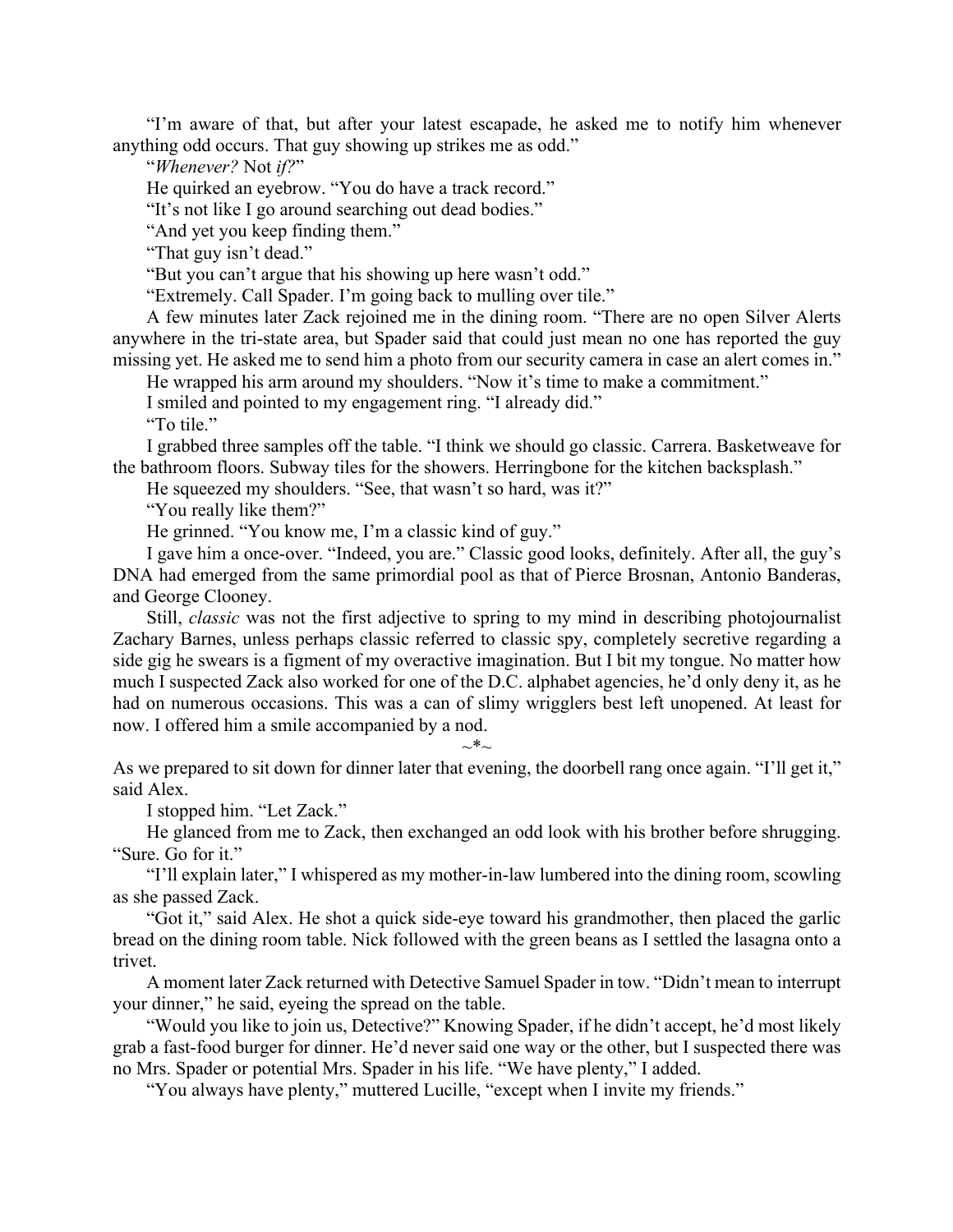I ignored her. Lucille and her friends, all Daughters of the October Revolution, were onedirection communists, always taking without asking. In their eyes, what's mine—or anyone's was theirs. Which is why we kept everything from office supplies to wine and liquor locked in the apartment above my garage. Although tempted, I hadn't yet padlocked the refrigerator or pantry. Which was why I often arrived home to find both nearly empty.

While Detective Spader debated whether to accept my invitation, Zack headed into the kitchen, momentarily returning with an extra plate, glass, and utensils, and set them at the one available spot at the table. "Have a seat, Detective."

Spader pulled out the chair and sank into it. "Thanks. Been awhile since I've had a homecooked meal."

I didn't doubt it.

Lucille glared at him from across the table. We were all cognizant of my mother-in-law's disdain of law enforcement, especially local law enforcement, given her constant run-ins with them, and specifically with Detective Samuel Spader. The feelings were mutual.

Spader never just dropped in. Our relationship had improved since we first met last summer when he suspected Lucille of the strangulation murder of her roommate at the Sunnyside of Westfield Assisted Living and Rehabilitation Center. Hence, her overt animosity.

Several dead bodies later, Spader's attitude toward me had moved from antagonistic, to reluctant acceptance, to an admiration of my sleuthing skills. However, our interactions had never crossed over into friendship. Spader never stopped by just to say hello. If he was here, it was because he had information about our earlier visitor.

He held my gaze for a moment, offering me an almost imperceptible nod as I served him a large helping of lasagna. I glanced at Zack. He also nodded slightly, a silent consent among the three of us to postpone our discussion until after dinner when we could adjourn to the apartment for privacy.

 $\sim^*$ ~

Half an hour later, ignoring her dog's needs, Lucille trundled off to camp out in front of the television in the den. "I guess he's officially my dog now," said Nick, grabbing Devil Dog's leash. "You've been adopted," said Alex as he loaded the dishwasher.

"If he's my responsibility from now on, I'm officially changing his name."

Lucille, the diehard commie, had dubbed her French bulldog Manifesto after the communist treatise. From Day One we had all refused to use the moniker, opting instead for a name more suitable to the dog's personality. We alternated between Mephisto and Devil Dog. Although in recent months, the pooch had mellowed, turning his back on his mistress, and taking a shine to Nick. Neither Mephisto nor Devil Dog now fit his new personality.

"Have something in mind?" asked Zack.

Nick cocked his head and studied the subject in question. Devil Dog looked up at him with mournful eyes. "I'll think of something. Right now, he's telling me he's really got to go."

"My brother the dog whisperer," said Alex.

"You're just jealous of my talents," said Nick, clipping the leash to the dog's collar.

"Grab a jacket," I said as he headed for the back door.

"It's been spring for weeks, Mom."

"Not according to the thermometer." I pointed toward the mud room. "Jacket. Now."

He pulled a hoodie off a hook and shoved his arms into it. "Happy?"

"Ecstatic. Don't forget a poop bag."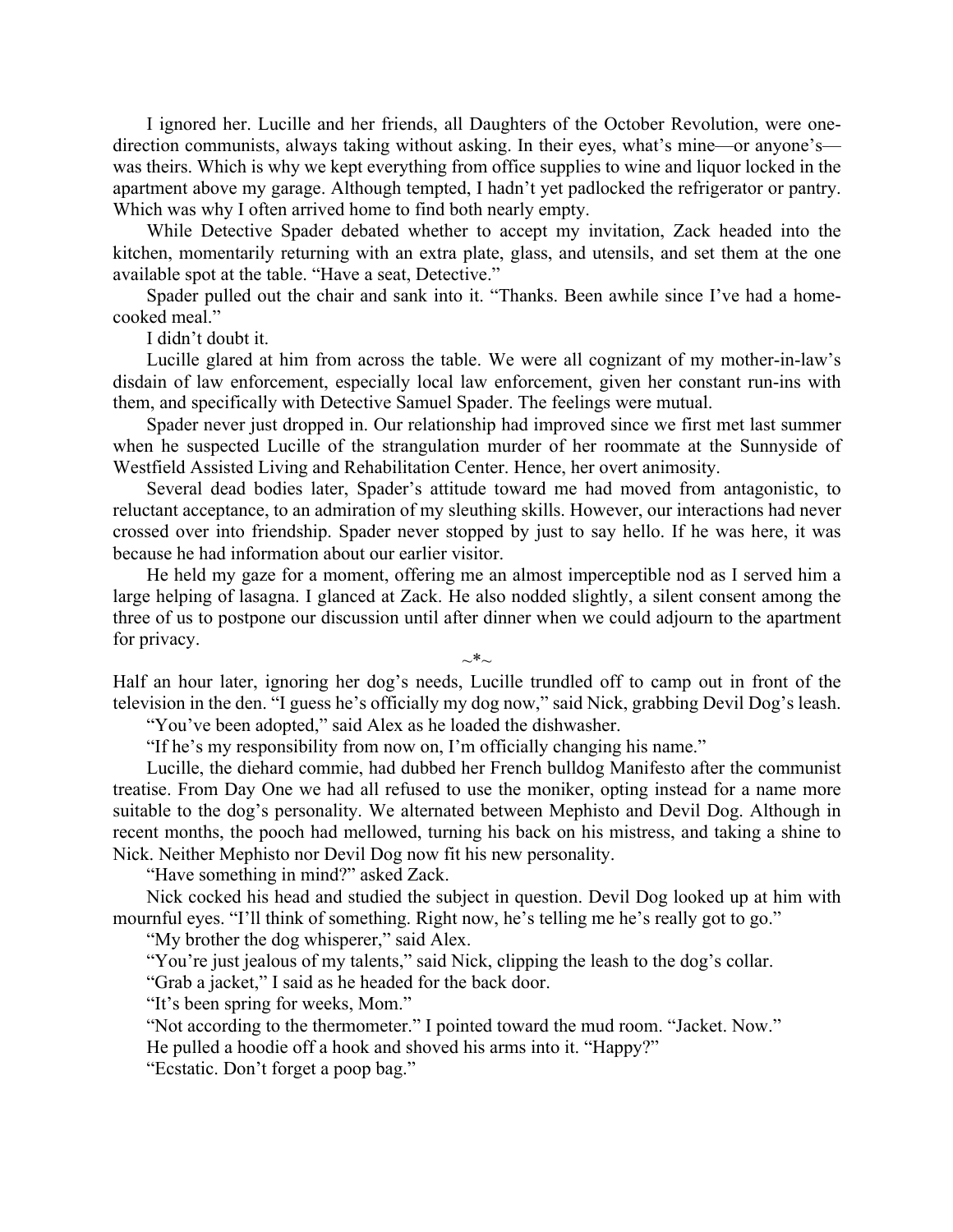After Alex finished loading the dishwasher and switched it on, he asked the three of us, "So what's going on with you guys? You haven't found another dead body, have you, Mom?"

"No, nothing like that."

"Then what?"

I told him about the stranger who'd come to the door earlier. Then I turned to Spader. "I'm assuming you have some information on him?"

Spader nodded. "Should we talk here?"

We could hear the television blaring from the den. "Once Lucille settles into an evening of *90 Day Fiancé*, the house would have to go up in flames for her to budge."

Spader barked out a laugh. "You're kidding! That old commie bat is a reality TV junkie?"

"As strange as it sounds," said Zack. "You on the clock, Detective, or can we offer you an after-dinner drink?"

Spader checked the time. "I was officially off-duty twenty minutes ago."

When we first met, I was convinced the overweight, middle-aged detective with a fondness for both nicotine and alcohol wouldn't survive to retirement. However, in the last few months Spader had trimmed down, no longer reeked of cigarettes, and had lost the telltale ruddiness often associated with alcoholism. I'd probably never know what had inspired his newfound healthyliving regime, but I no longer viewed him as one beer and a drag away from a massive coronary.

Still, I'm not sure I would have tempted fate by offering him a drink.

Zack handed Alex the apartment key and asked him to retrieve a bottle of brandy. Spader raised an eyebrow. I explained why we didn't keep anything alcoholic in the house. "With the meds she's on, my mother-in-law isn't allowed to drink, but that doesn't stop her."

"She hasn't tried to raid the apartment when you're not home?"

"She can't manage the stairs."

"I've never known an alcoholic to let a flight of stairs stop her," said Spader.

*Was he speaking from personal experience?*

"She also doesn't have a key," added Zack. "And she never will."

When Alex returned with the brandy, Zack splashed a generous amount into glasses for the adults while my son nuked a hot chocolate for himself, then settled into one of the kitchen chairs. I debated asking him to leave, but depending on what Spader had to say, decided he should probably be made aware of the situation.

Spader took a sip of brandy and smacked his lips. "Smooth."

"Can I assume you've learned the identity of our visitor?" I asked.

"And then some. His name is Cormac Murphy. He was recently released from federal prison after completing most of a twenty-year sentence."

I didn't like the sound of that. "For what?"

"This time? Counterfeiting and forgery. He's a career criminal connected to the Boston mob. The Feds once suspected he had information on the Isabella Stewart Gardner Museum art heist in Boston back in 1990."

"He was a suspect?" I asked.

Spader shook his head. "Not exactly. Turns out he had an ironclad alibi."

"And they believed him?" asked Zack. "We all know alibis can be bought."

"Not this one," said Spader. "He was doing time in Leavenworth. The guy's been in and out of lockup most of his adult life. Back then, he was serving a three-year sentence for armed robbery."

"Then why did they think he had information on a burglary in Boston?" asked Alex.